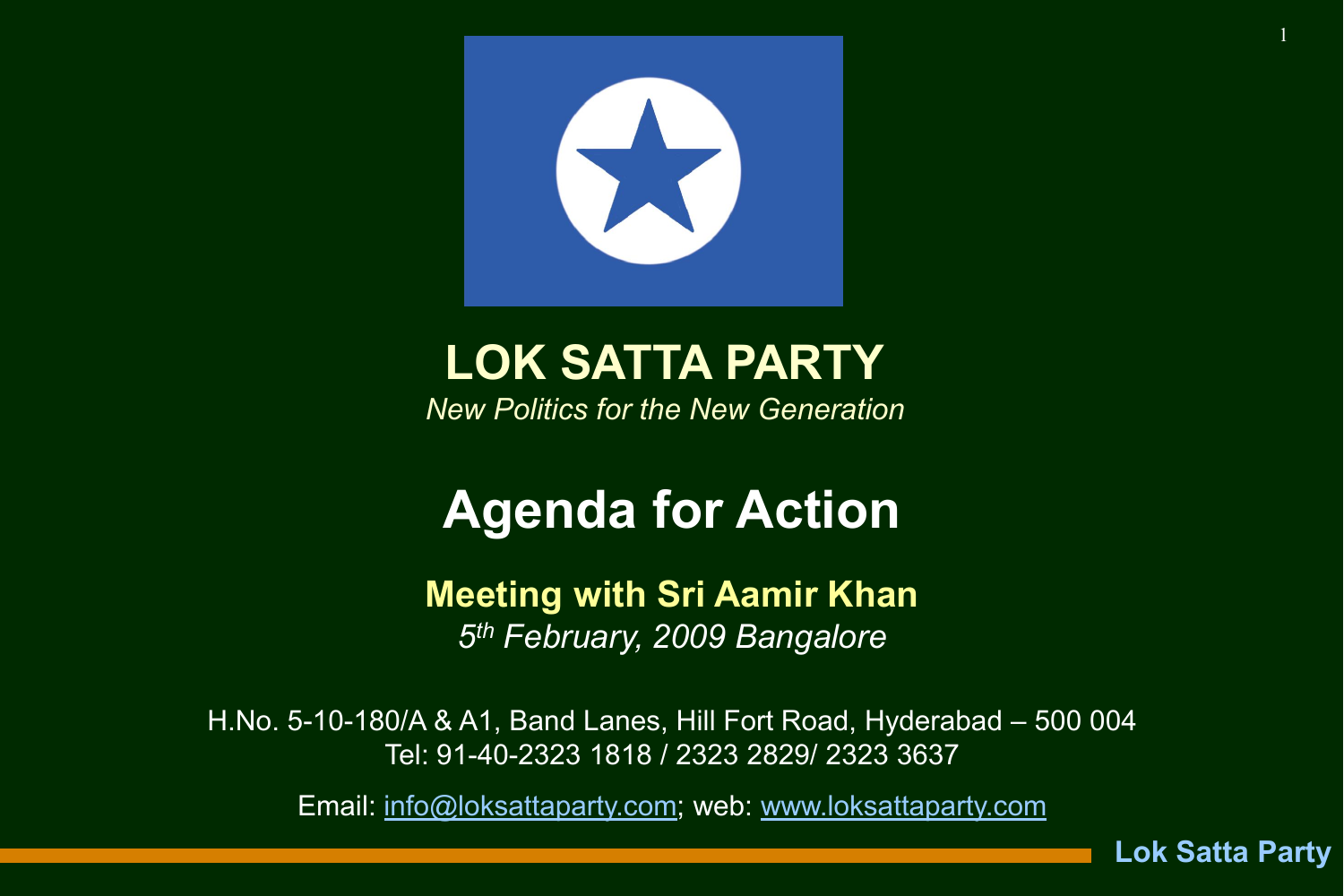" We desperately need young, dynamic, honest, intelligent and upright leaders, who actually care for

the country. "

## www.aamirkhan.com/blog

(Nov 27, 2008)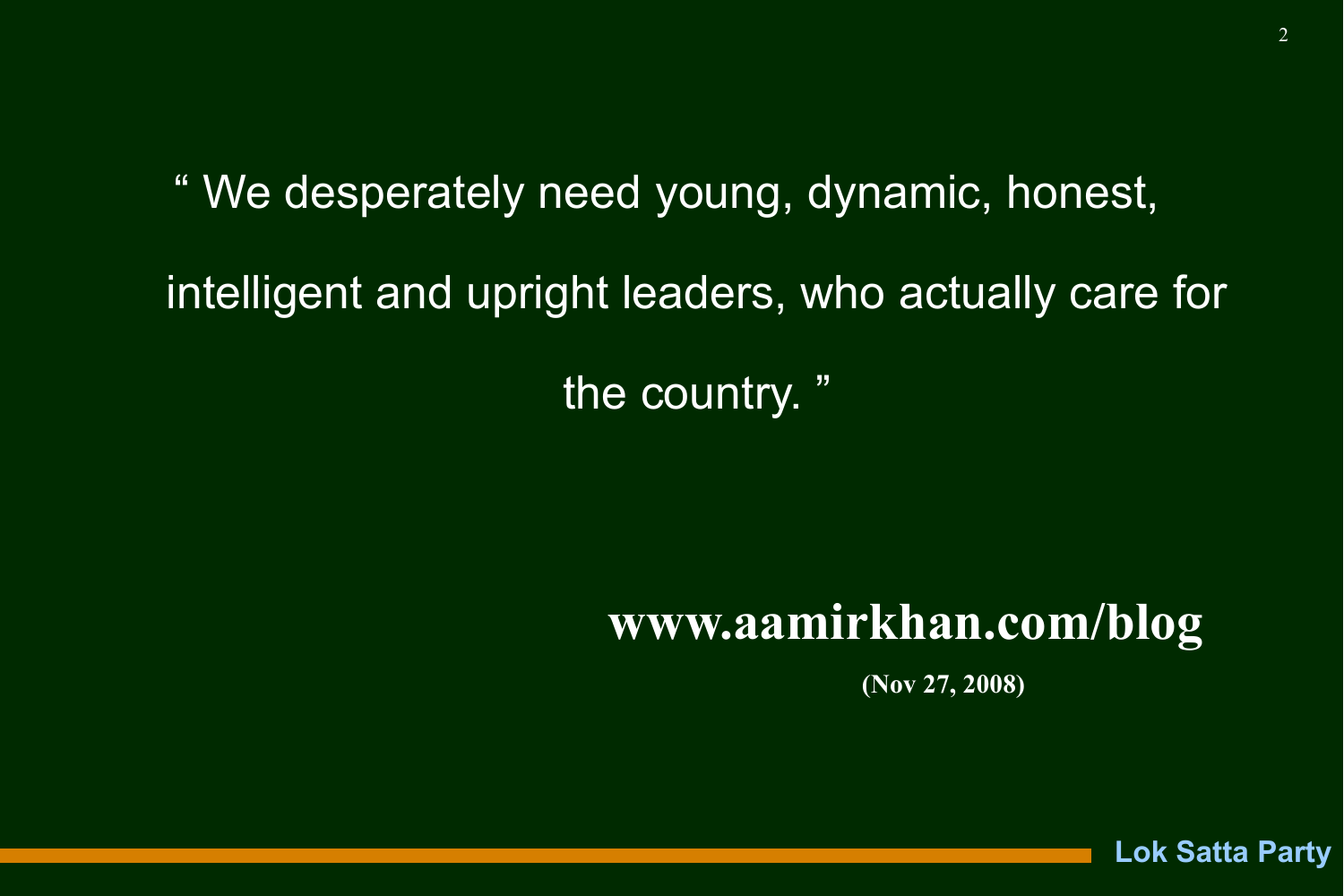## …but, what is holding us back?

### What is wrong with today's politics:

- Huge entry barriers massive money power, political dynasties, modern fiefdoms
- Politics as illegitimate business, parties as private (limited) companies
- Politics deepening divisions in society increasing tensions of religion, region, caste, gender, etc.
- Gratuitous 'freebies' free colour TVs, Rs. 2 a kilo wheat/rice, etc. *But, no education, healthcare skills and real opportunities for growth…*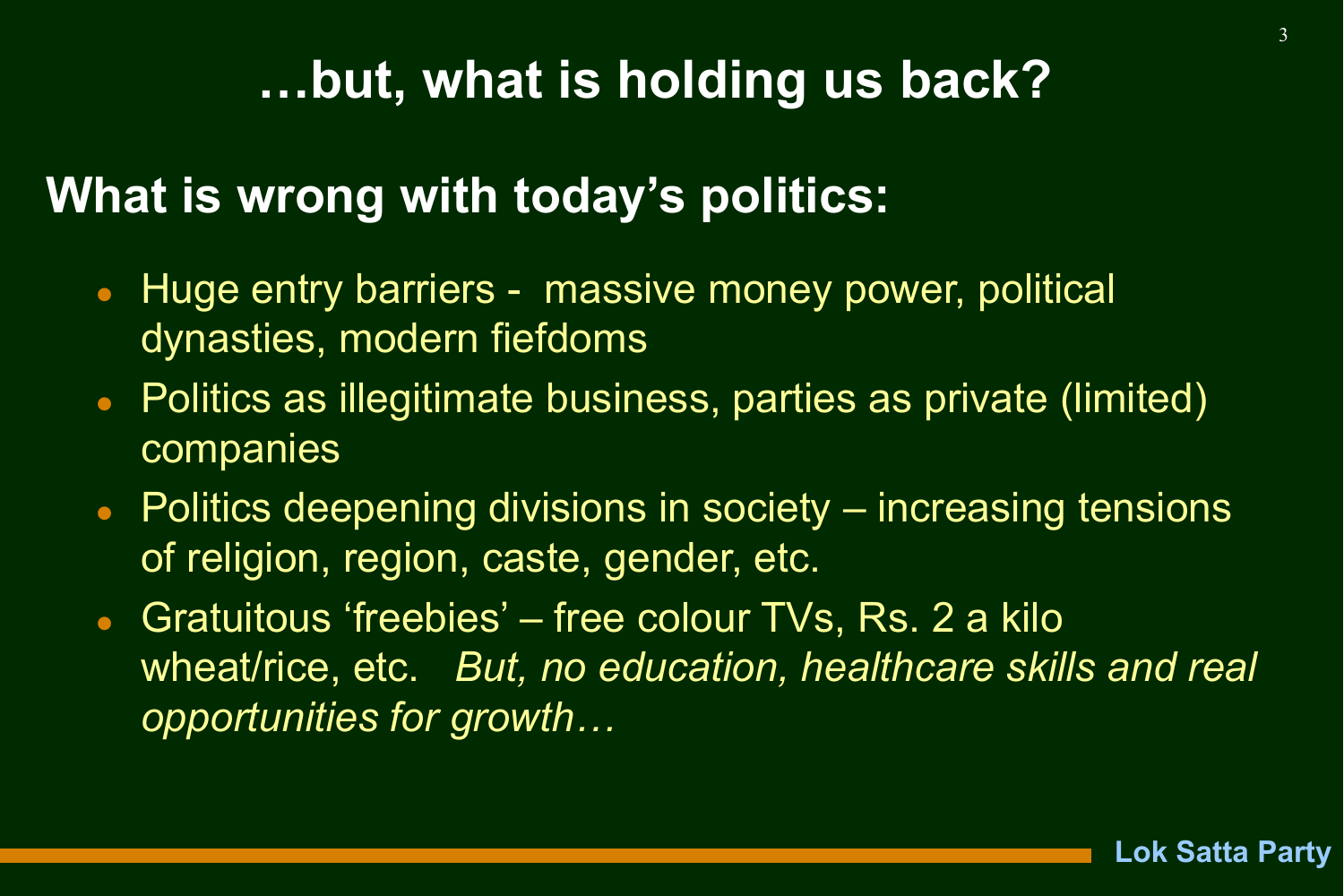# The Indian Middle-Class & politics

#### Then…

- Educated, middle-class Indians led the Freedom Struggle
- Made politics a noble endeavour
- In most democracies, enlightened middle-class underpinned real transformation

### …and Now: why the Middle Class shuns politics today

- 'Politics' has become a pejorative term
- Middle class has deserted politics, since independence
- Shunning voting
- Shunning political participation:
	- Fear of ridicule
	- Fear of failure huge entry barriers, skewed electoral system & wasted vote
	- Fear of persecution afraid of challenging the establishment

…status quo perpetuated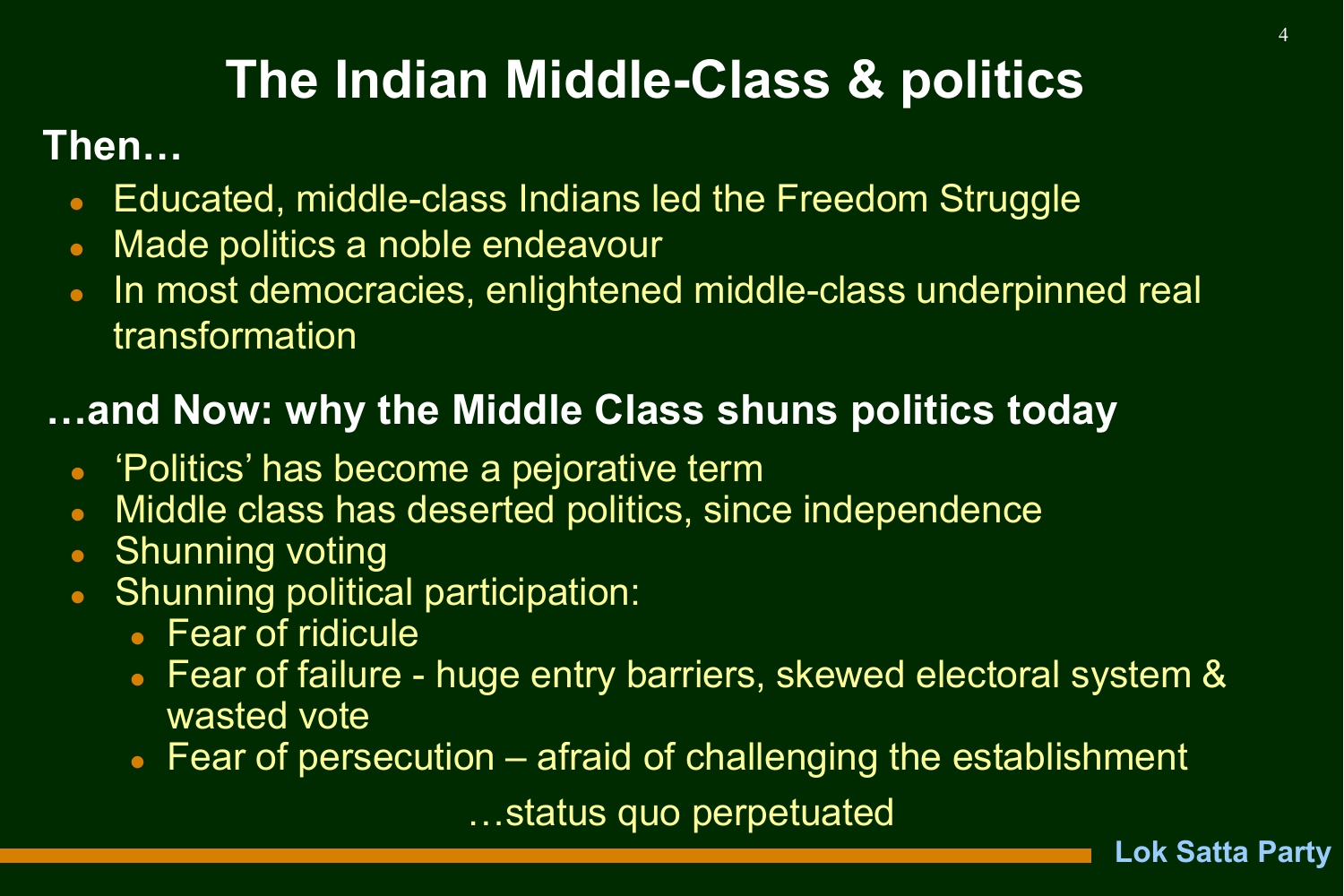# What happened so far…

### Lok Satta Milestones

- Mandatory disclosure of electoral candidate details
- Political funding law reform (2003) enables transparent and legal contribution to parties
- Size of Council of Ministers limited (91<sup>st</sup> Constitutional Amendment)
- Tightening of anti-defection provisions in Constitution
- Right to Information Act (2005)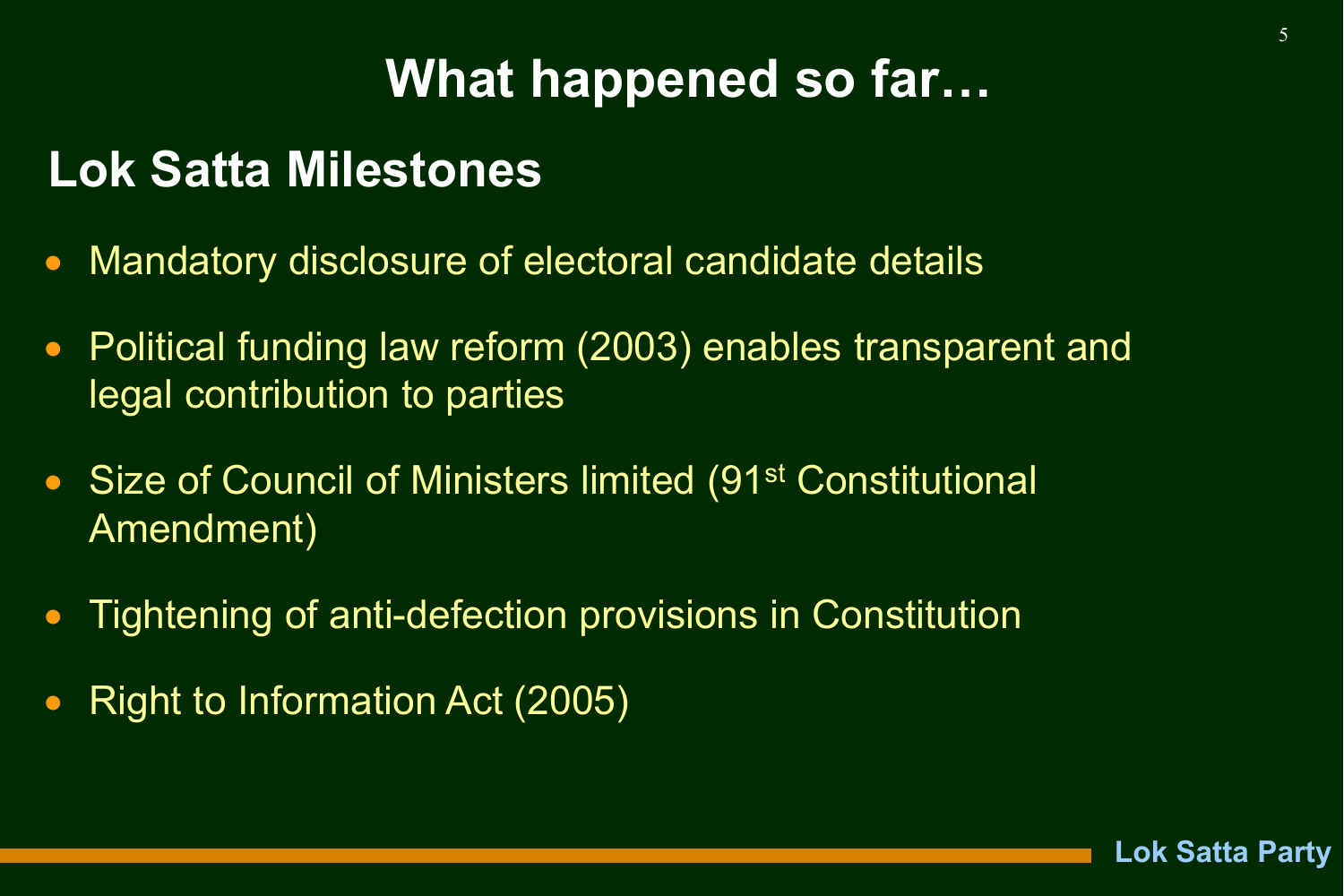## What happened so far…

### Lok Satta Milestones (Contd..)

- Citizen's Charters introduced in India
- Gram Nyayalayas law enacted (2008)
- National Rural Health Mission (NRHM)
- Procedural reforms in Indirect Taxation
- Voter roll-improvements reduce errors (from 44% to 12% in urban areas)
- Post Offices nodal centres for easy, permanent and universal voter registration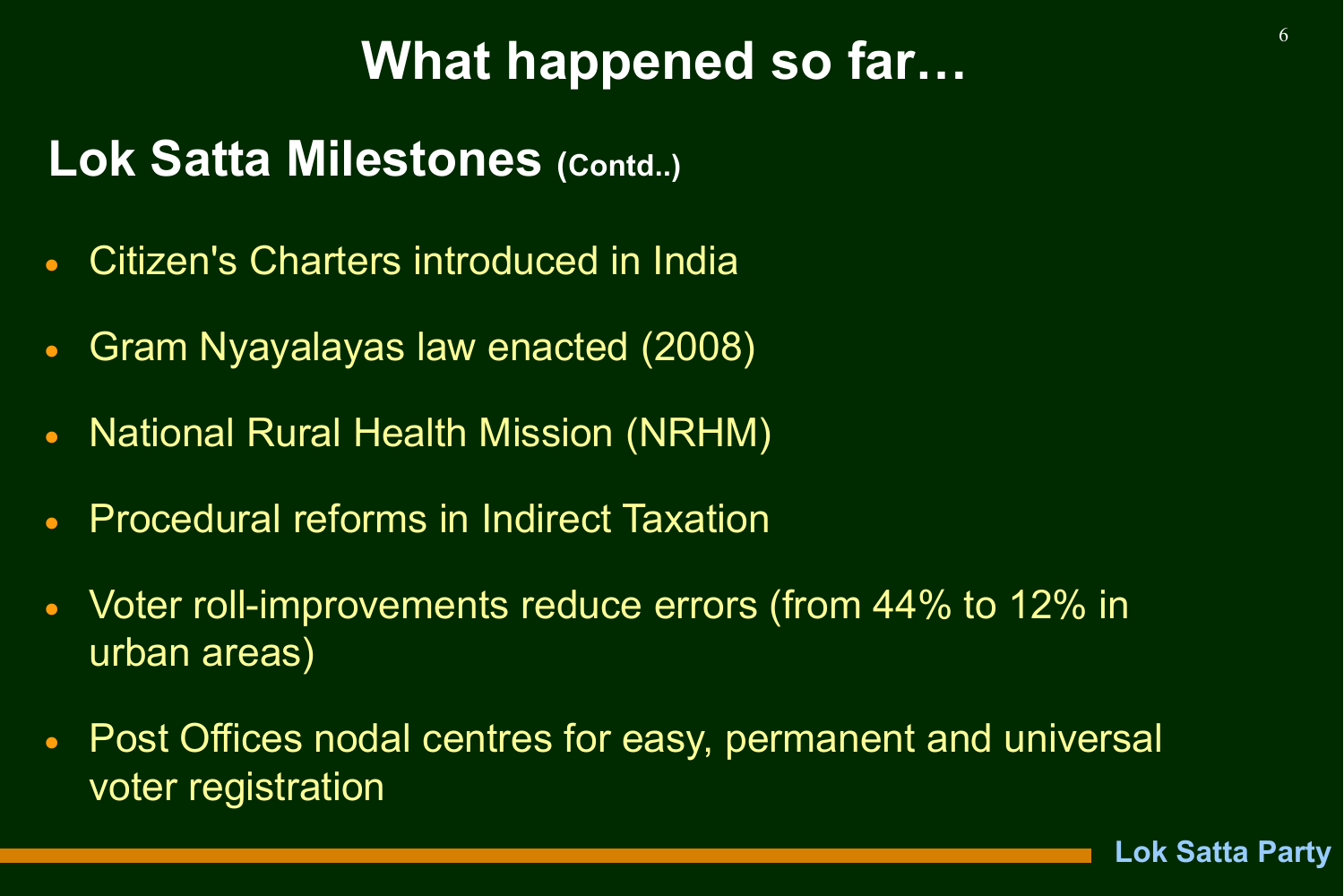### But, system caught in vicious cycles

- Inexhaustible demand for illegitimate funds
- Most expenditure incurred for vote buying
- Rise of political fiefdoms
- Vote de-linked from public good
- Political survival and honesty becoming incompatible
- Social divisions exacerbated



7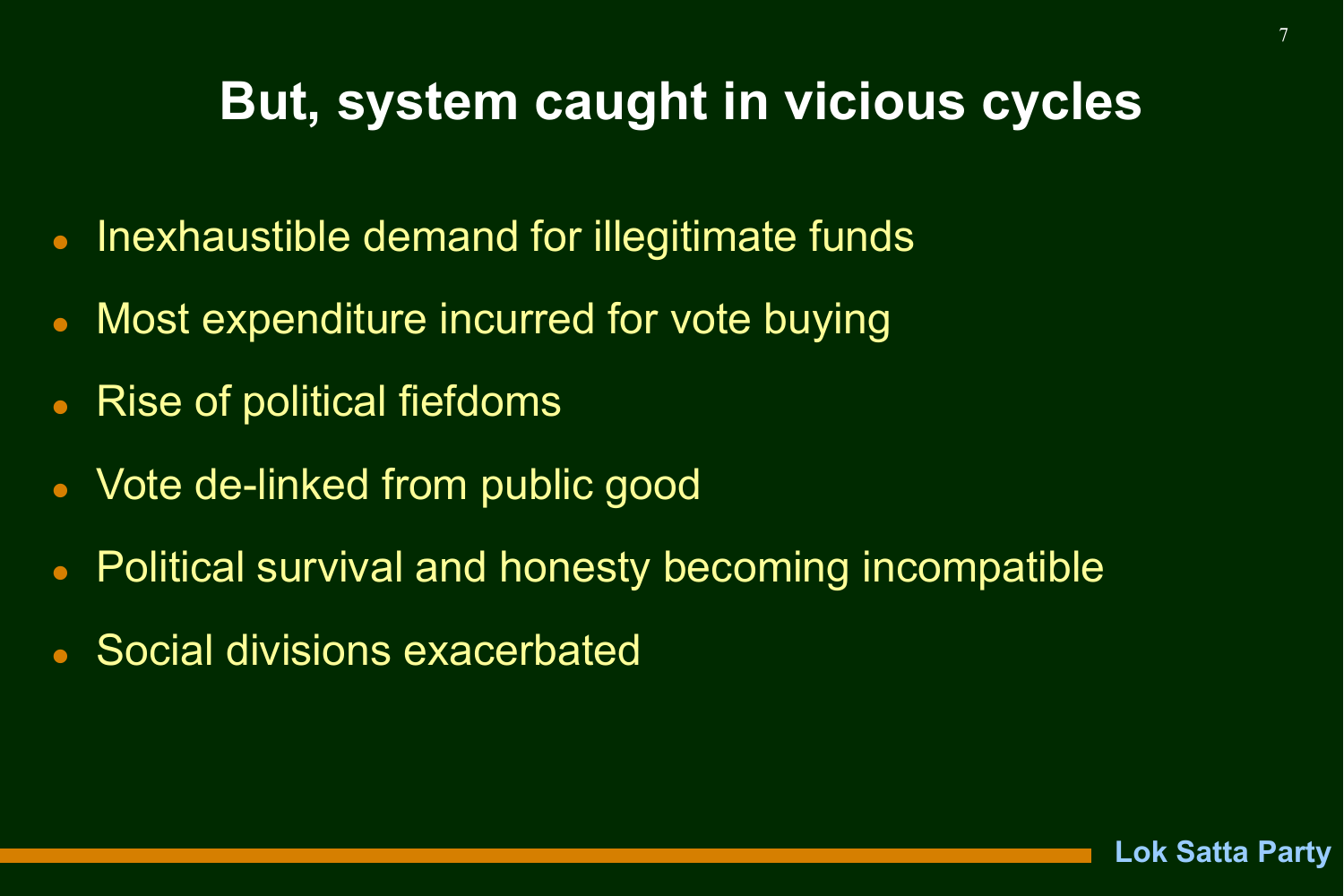Contd.. Interlocking vicious cycles

Inexhaustible Demand for Illegitimate Funds

### **Illegitimate Money Power**

#### Political Power

**Corruption** 

Obama & McCain spent a record \$866 million for 2008 US elections – over two years, for all primaries and the national election.

But our traditional parties' election expenditure in AP alone, (in PPP terms), is *more than four times* the total Obama-McCain campaign expenditure. *Who said Indian elections come cheap?*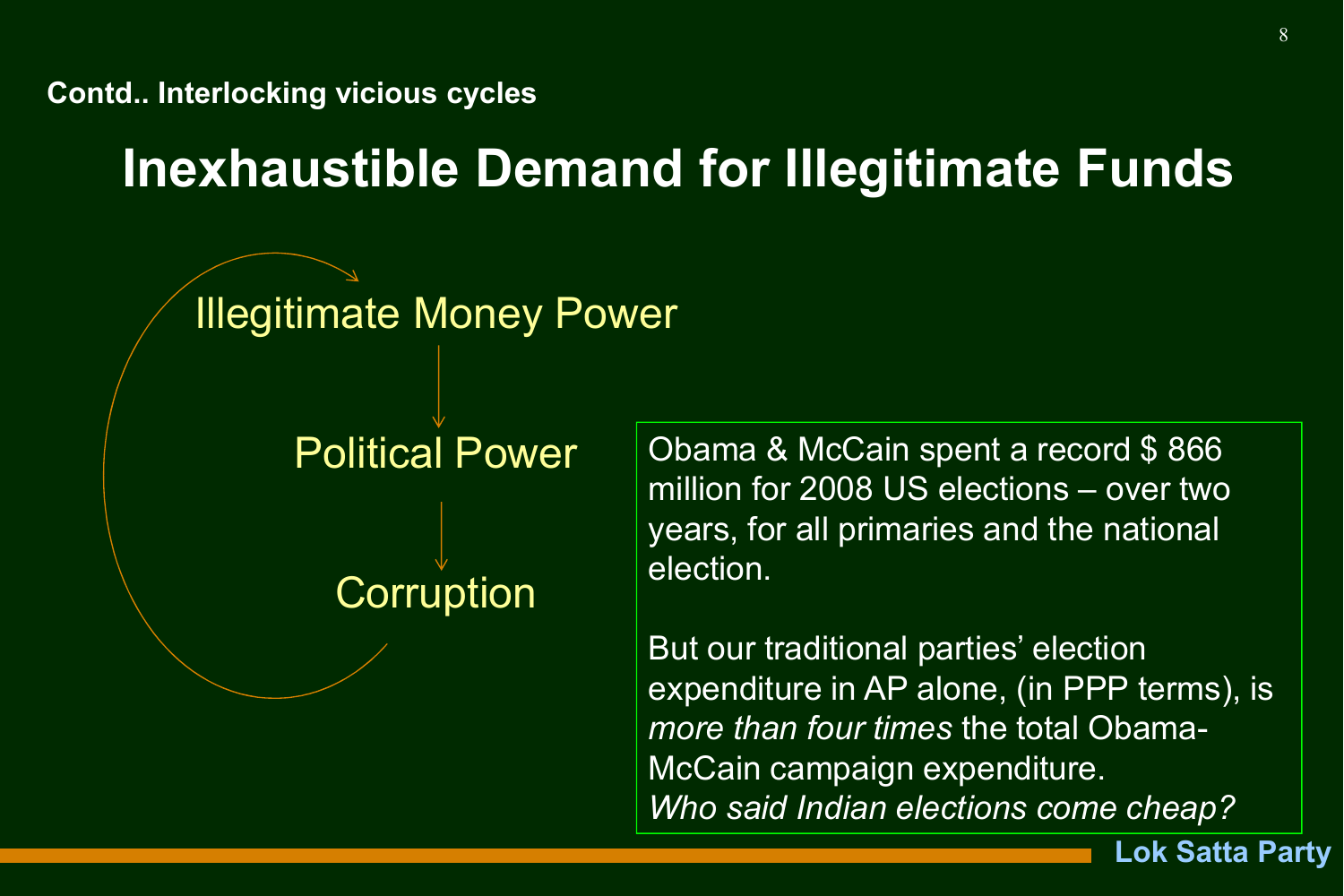### Inexhaustible Demand for Illegitimate Funds

Voter seeks money & liquor

More expenditure

Large spending may or may not lead to success, but failure to spend almost certainly leads to defeat Greater corruption Greater cynicism Voter seeks more money

9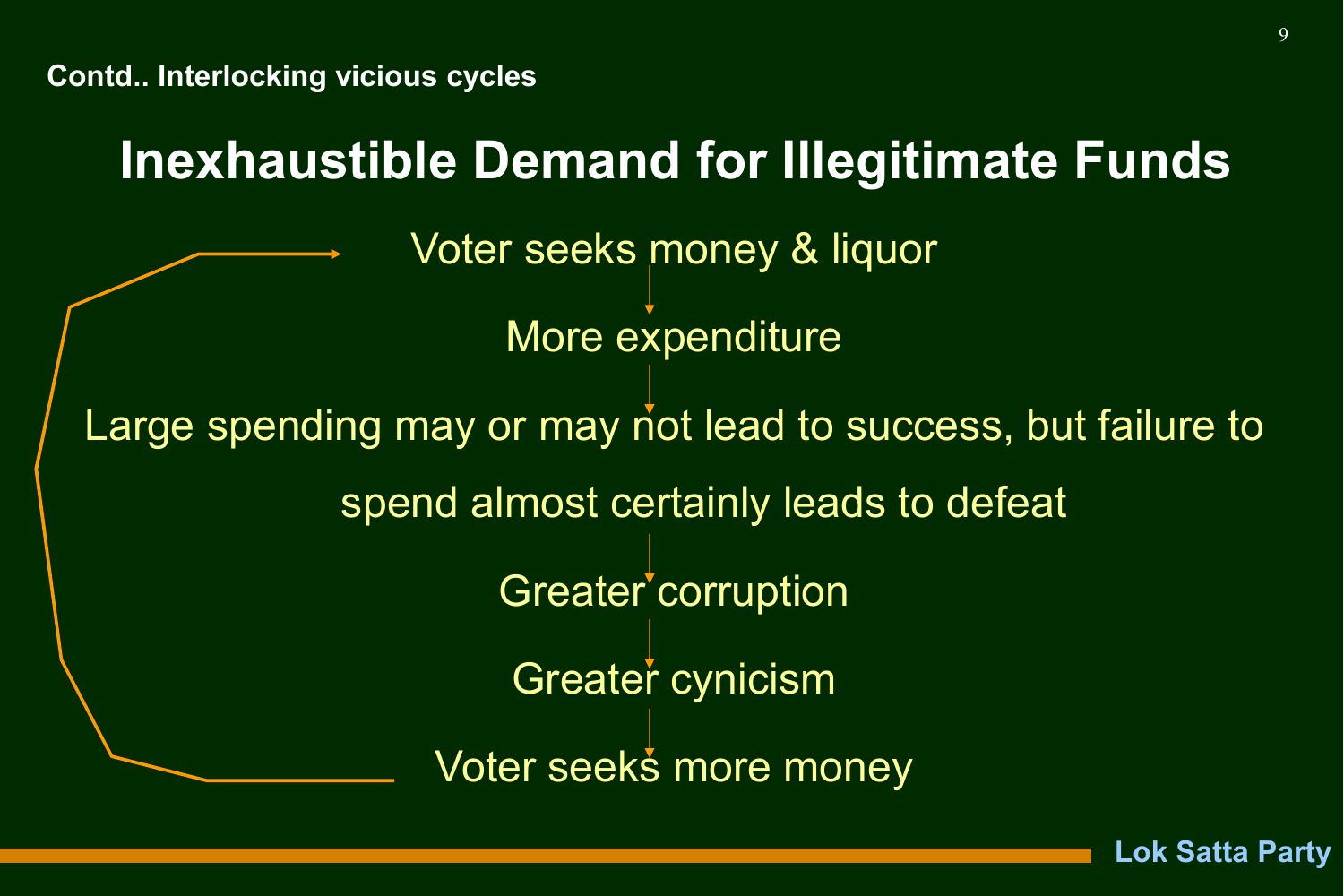Need for money, caste and local clout Parties are helpless in choice of candidates Rise of political fiefdoms Absence of internal party democracy Competition among a few families in most constituencies Oligopoly at constituency level Rise of Political Fiefdoms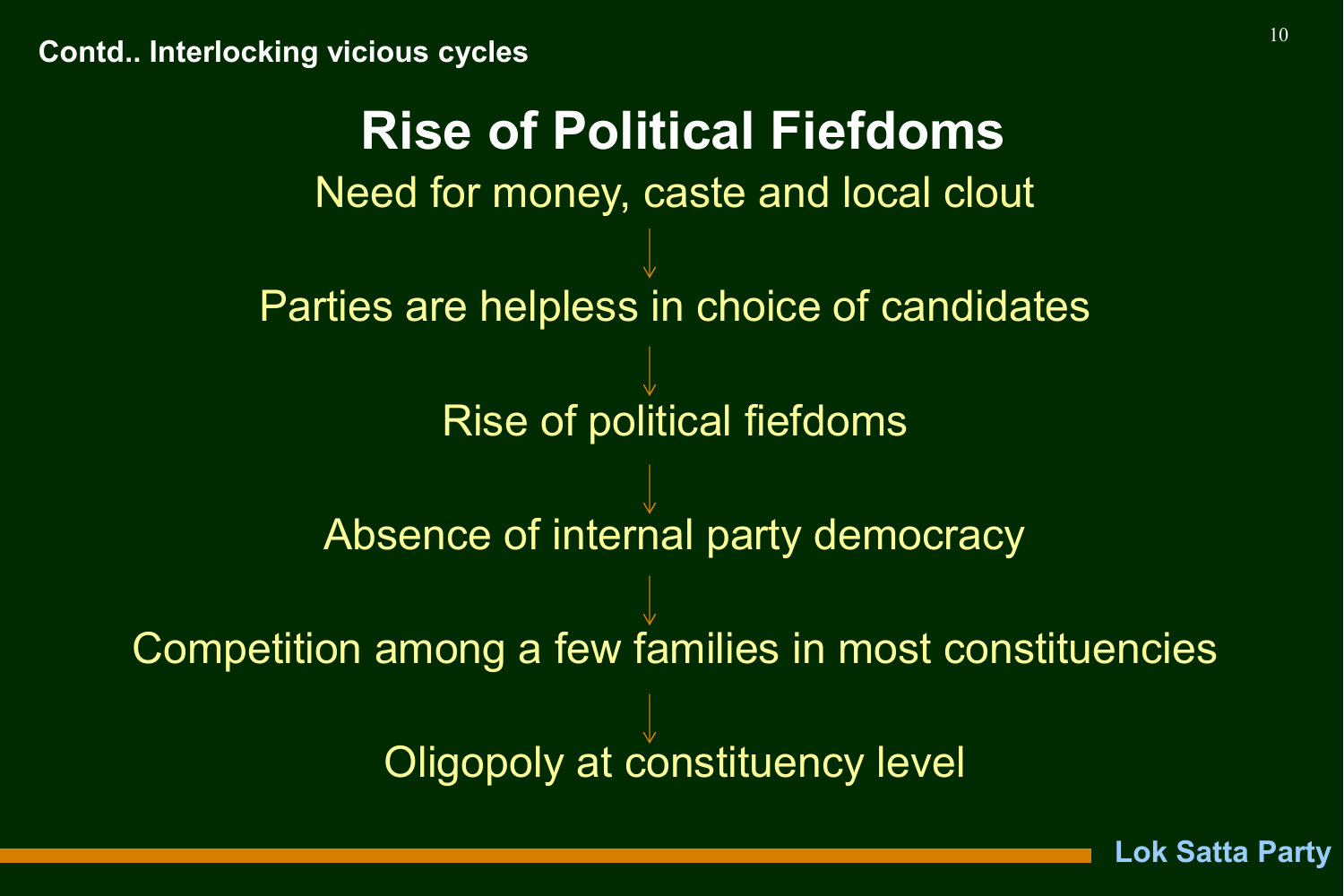Contd.. Interlocking vicious cycles

Centralized polity No matter who wins, people lose Vote does not promote public good Voter maximizes short term gain Money, liquor, caste, emotion and anger become dominant Vicious cycle is perpetuated Vote De-linked from Public Good

11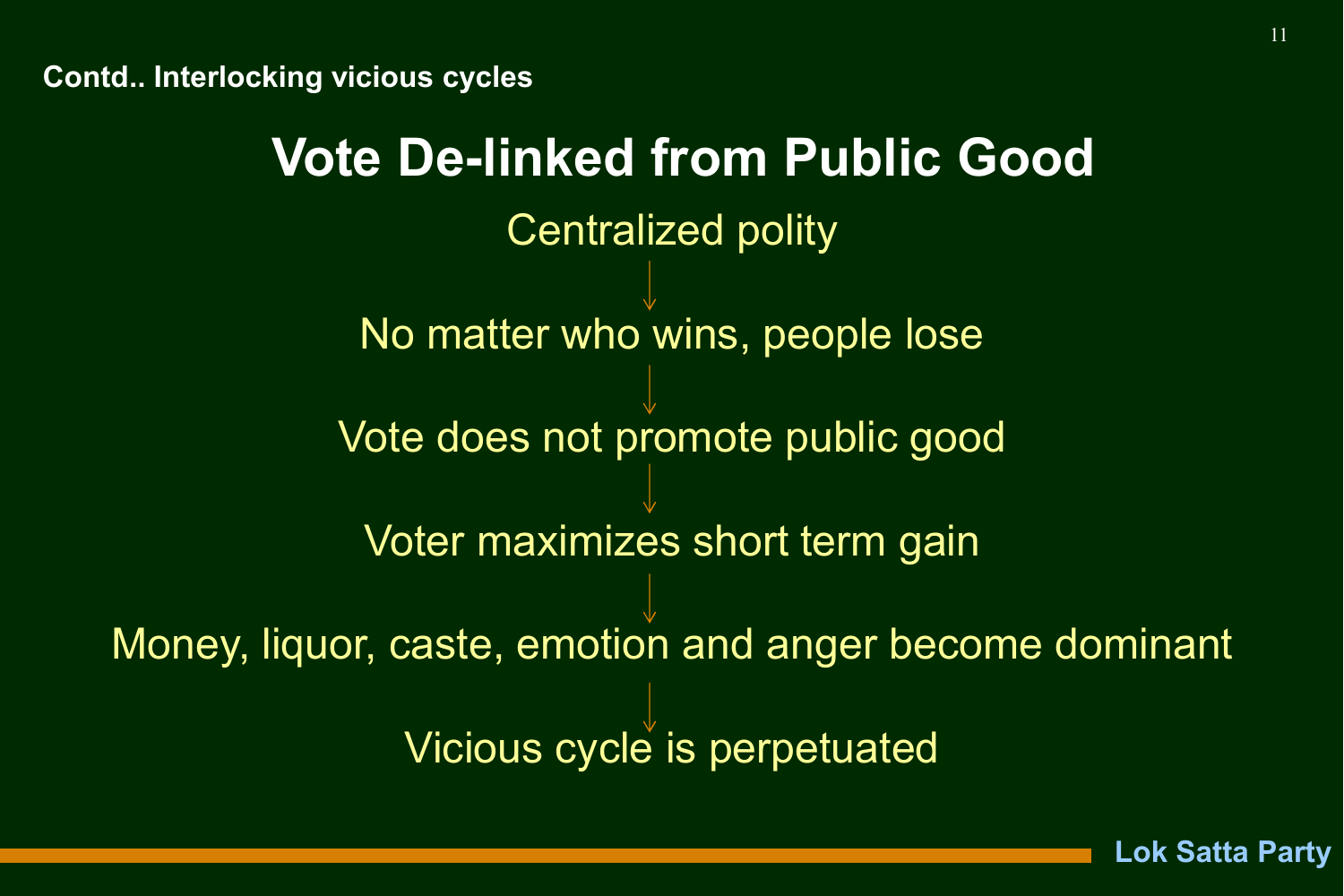### Political Survival and Honesty becoming incompatible

Parliamentary executive

Government survival depends on legislative majority Legislators spend a lot of money to get elected They need multiple returns to sustain the system Corruption and misgovernance endemic Government has to yield to legislators' demands Corruption is perpetuated even if government has the will Honesty not compatible with survival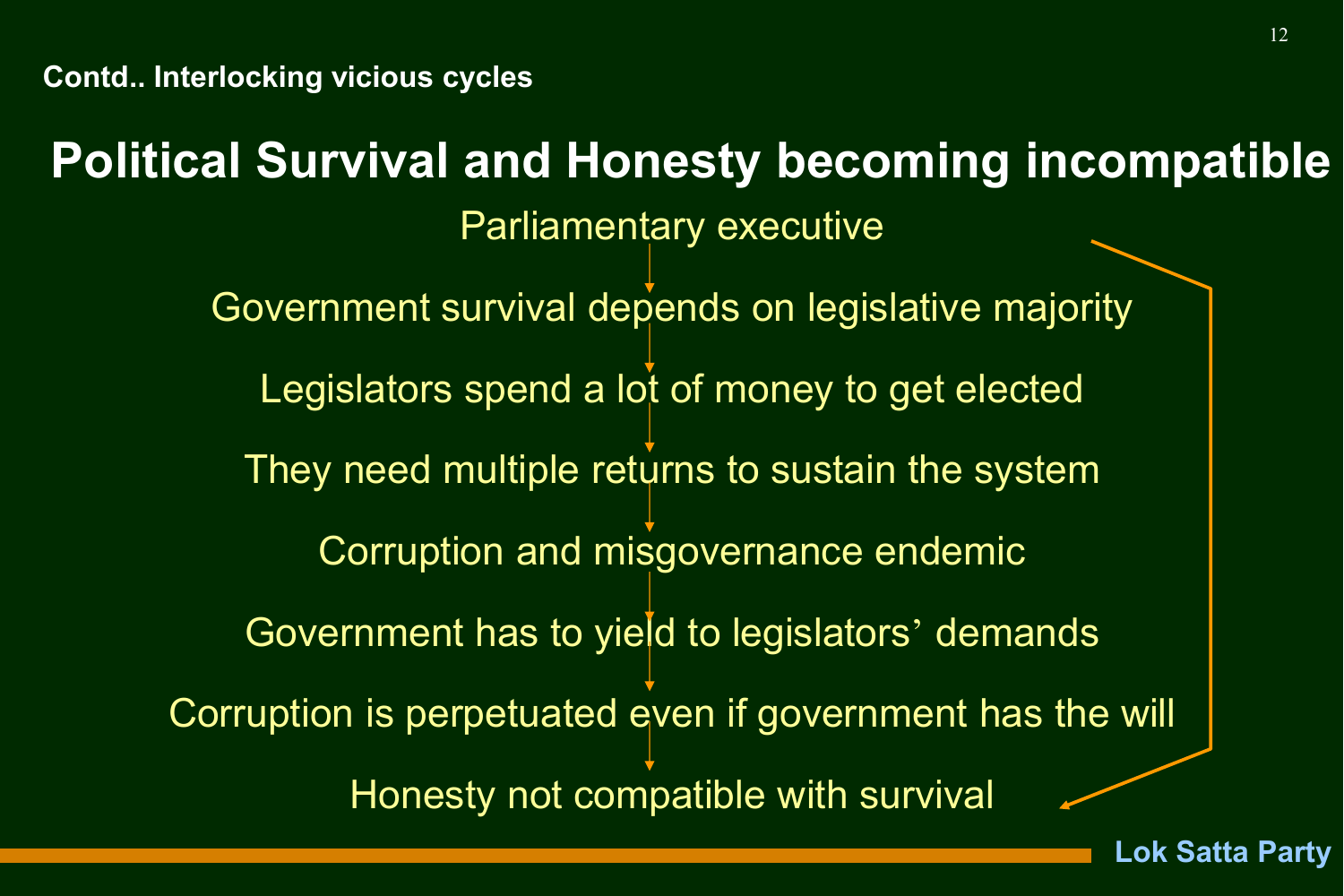Scattered minorities unrepresented Marginalization and ghettoization Strategic voting and vote bank politics Obscurantists become interlocutors drowning voices of reason and modernity Politicians pander to fundamentalists Counter mobilization of other groups based on primordial loyalties Social Divisions Exacerbated

Communal polarization and strife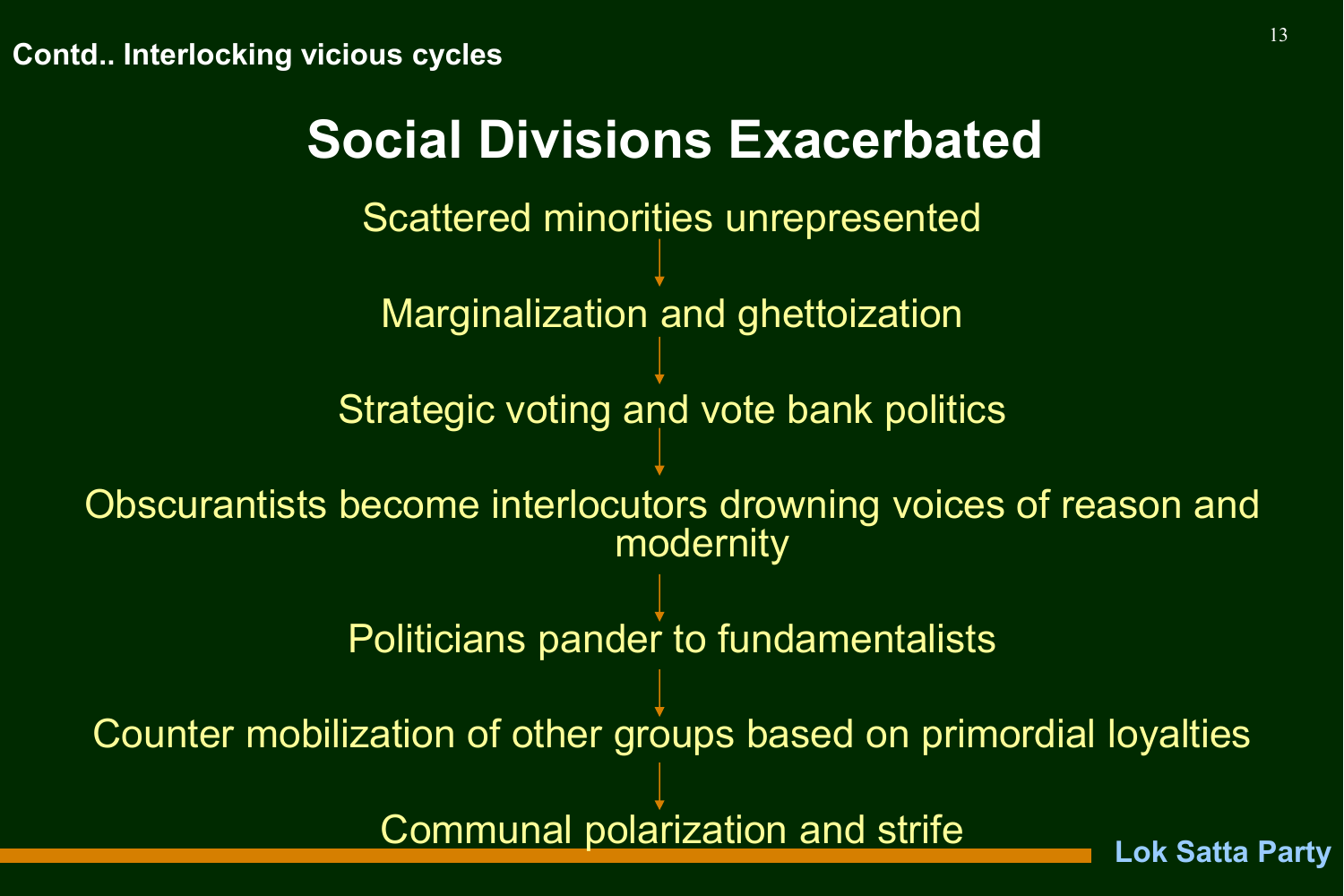## Is Change of Players Enough?

- Mere change in players happening with unfailing regularity incumbents do lose, rejection/negation vote very common
- Indian elections broadly reflect public opinion
- Electoral outcomes governed by compensatory errors. The parties and candidates neutralize each other's malpractices – money, muscle, liquor, caste, etc.
- Players change, but incentives in politics remain the same
- No matter who is in office, outcomes for the people do not vary much
- Need of the Hour: Change in the rules of the game, New Political Culture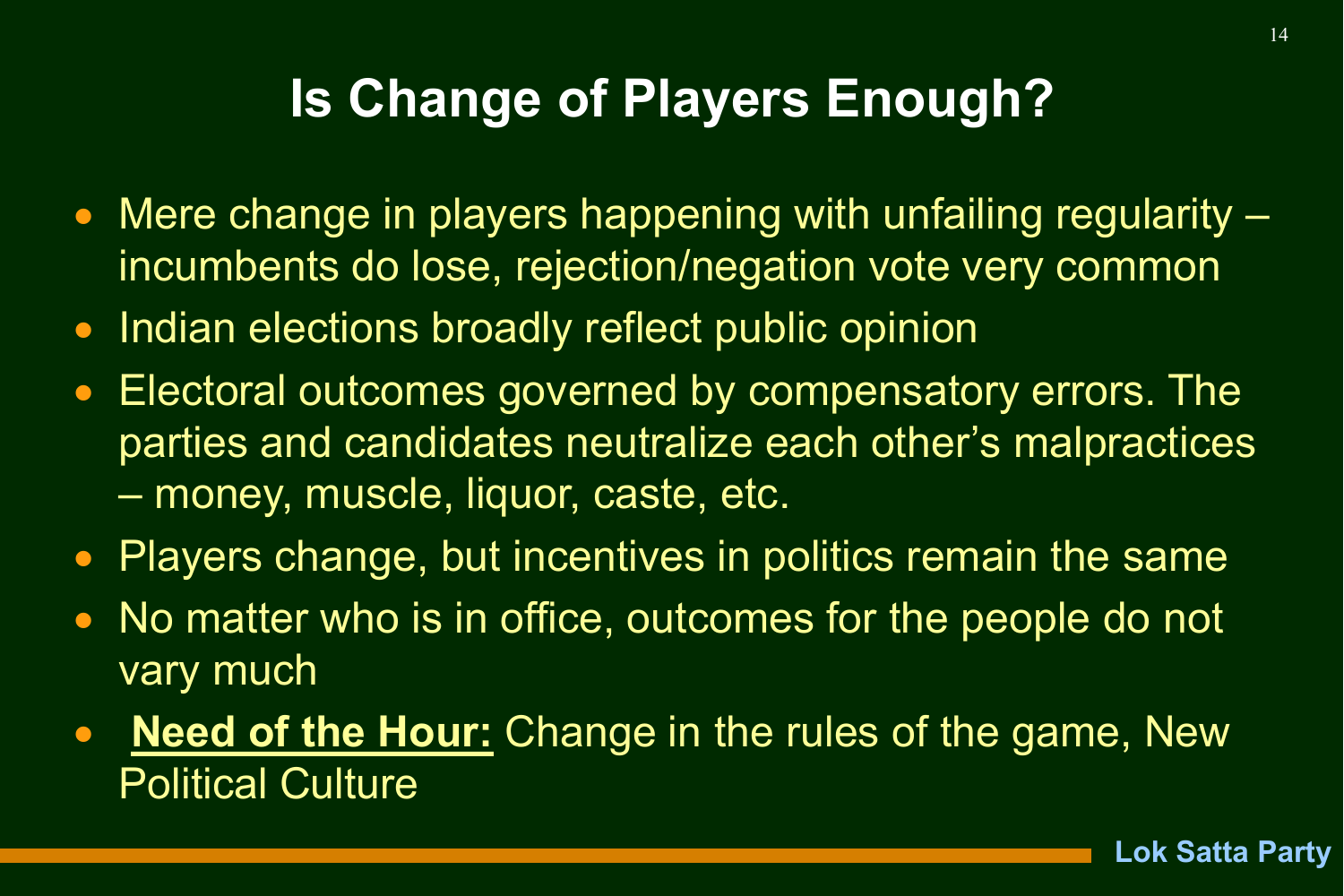### How do we Change the Rules of the Game

• Alternative Electoral Systems to change incentives and outcomes in politics

• A New Political Culture, transforming public life and attracting the finest citizens "who actually care for the country"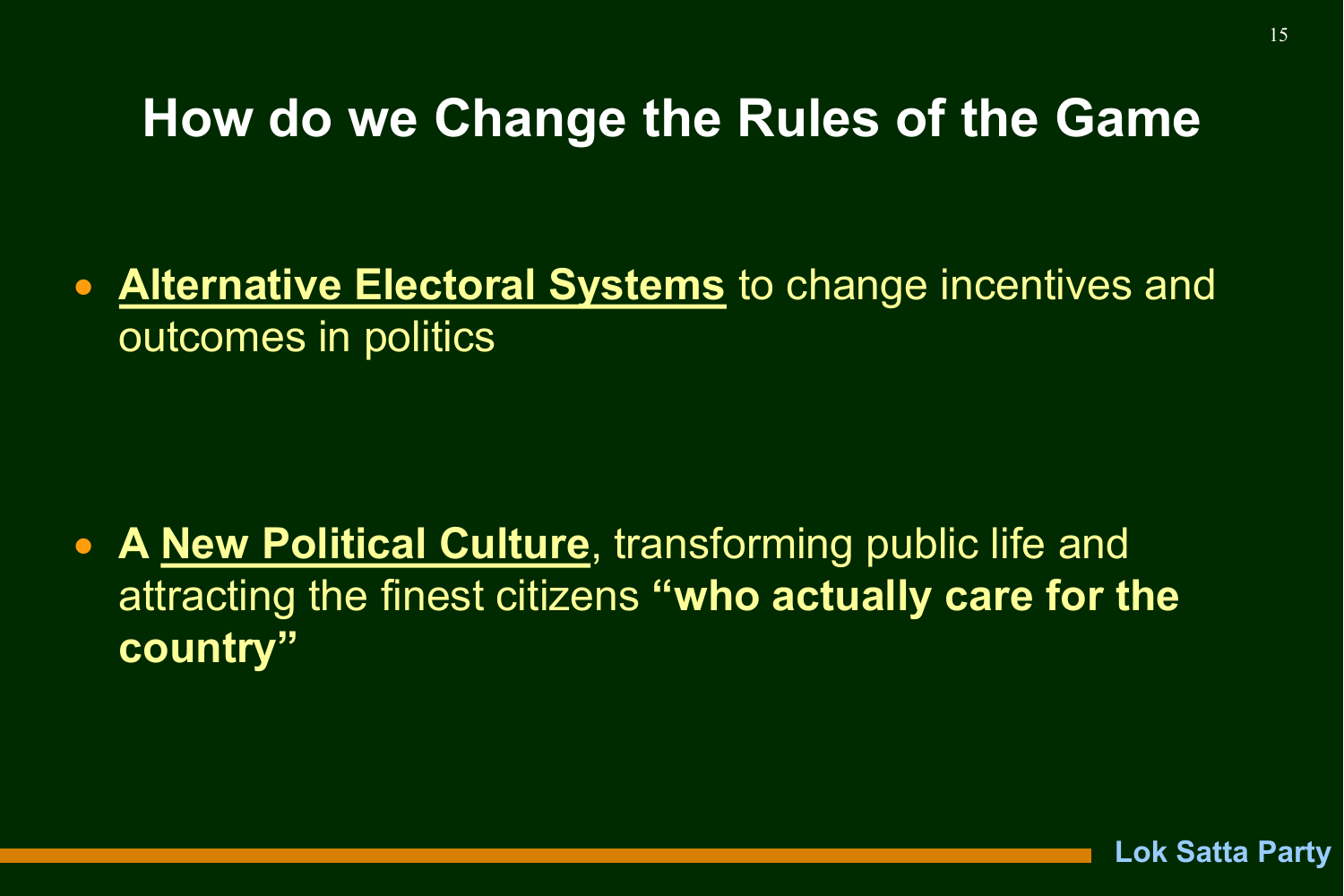# Key Electoral Reforms Needed **16**

#### Shift from FPTP to Proportional Representation / Preferential Voting

- Every vote counts seats proportional to votes obtained
- Voting will be based on party image and agenda; incentive to buy votes will disappear
- No wasted votes, disenchanted sections will find voice, representation to scattered minorities and reform groups
- Political fiefdoms will disappear
- Political process will get into a virtuous cycle genuine competition among political groups and ideas; space for competent and honest **leaders**
- Preferential voting rewards the best parties and candidates no fear of wasted vote

### …and a Directly-elected Head of Government in States

Survival of the government for a fixed term is guaranteed, no need to "buy" MLAs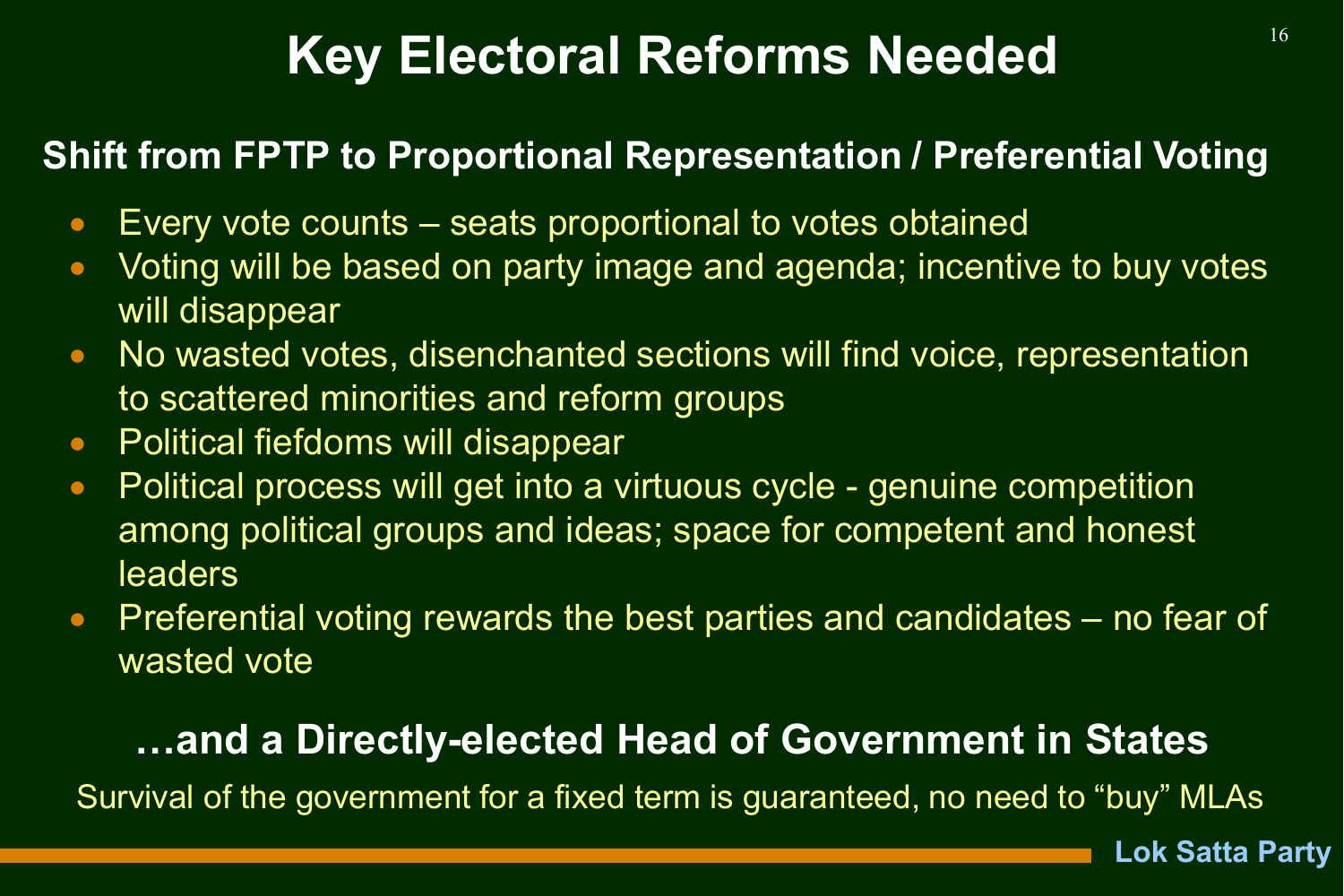## New Political Culture needed

- Politics, once again, as a noble endeavour
- Agenda which focuses on enhancing capacities, promoting self-reliance and human dignity, opportunity and justice
- Parties' organization and functioning should reflect constitutional values – contestation of ideas, peaceful, nonobstructionist methods
- Genuine internal democracy in political parties choice of leadership and candidates
- Transparency in funding and ethical utilization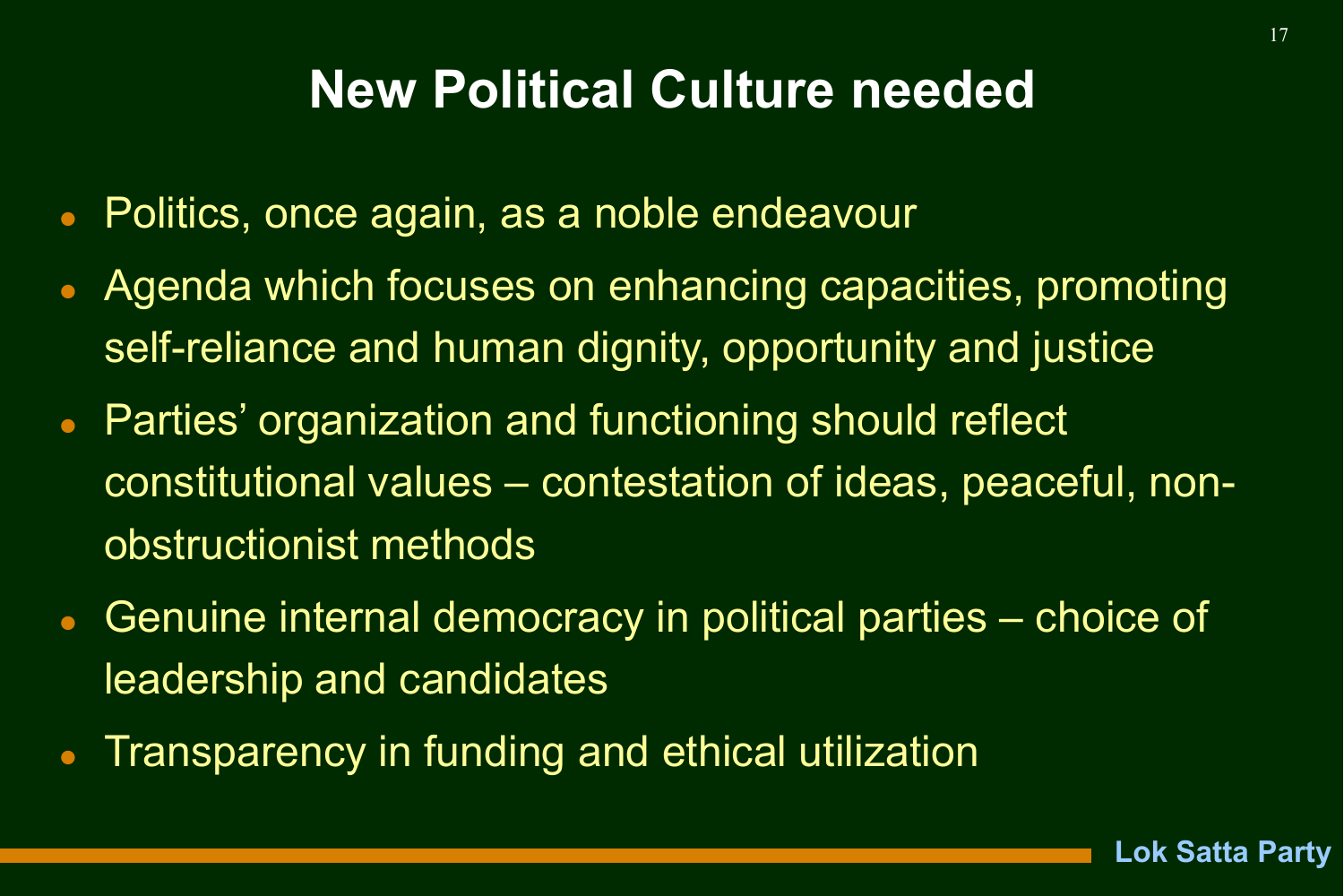## Changing the status quo… Where is Lok Satta Party

Unmatched credibility and reach:

- LSP built on India's largest civil society movement since Independence
- Lok Satta is known to 75% of the people of AP and with nearuniversal acceptance
- 94% of television news viewers supported the formation of LSP and its agenda
- Party Chapters in all districts of the State; grassroots units cover over 90% of Mandals
- Unmatched successes over the past decade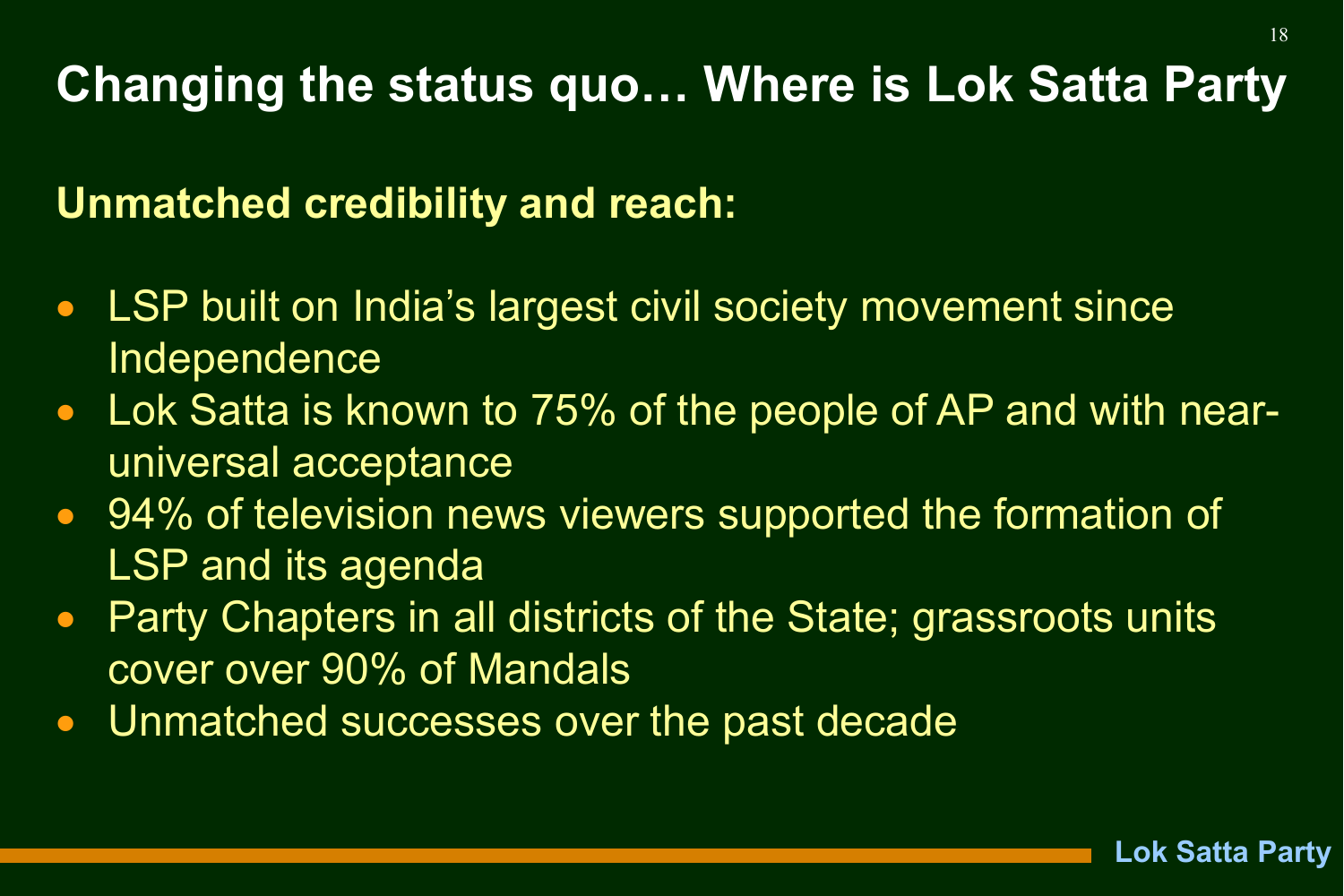## Changing the status quo… Where is Lok Satta Party

### Strong Platform:

- LSP contested independently against all established parties in May 2008 bye-elections (AP).
- Massive money-and-muscle power deployed by opposition parties
- Still, LSP got 18% and 14.5% vote share in two critical constituencies

### The Time is Ripe:

- People increasingly rejecting established political culture
- Electorate thirsting for meaningful political change
- Ready to vote for good governance
- **Urgent need for New Political Culture**
- '26/11 crisis' also a historic opportunity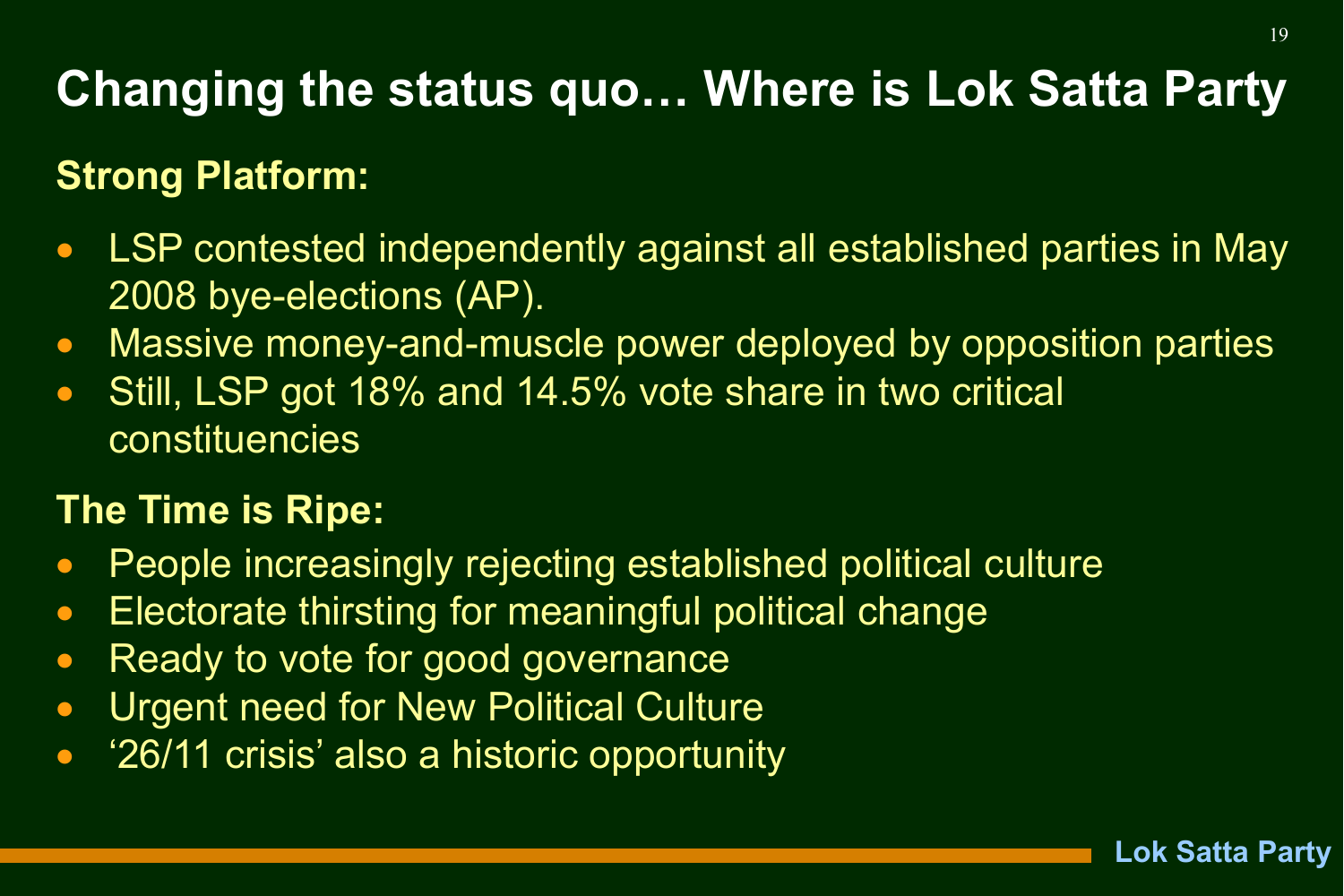# Lok Satta Party's Agenda for Action Transforming people's lives

- Opportunities for growth instead of gratuitous freebies
- High quality English and Computer education
- Universal and comprehensive public healthcare (no more out-ofpocket burden for hospital costs)
- Skills to guarantee employment to youth; setting up *National Volunteer Corps* for youth to serve the country *and* make a living
- Revitalizing agriculture, enhancing rural incomes
- **Social security to the destitute**

*Entirely achievable with current resources; possible to eradicate poverty within 5 years. What is needed? Political will and commitment*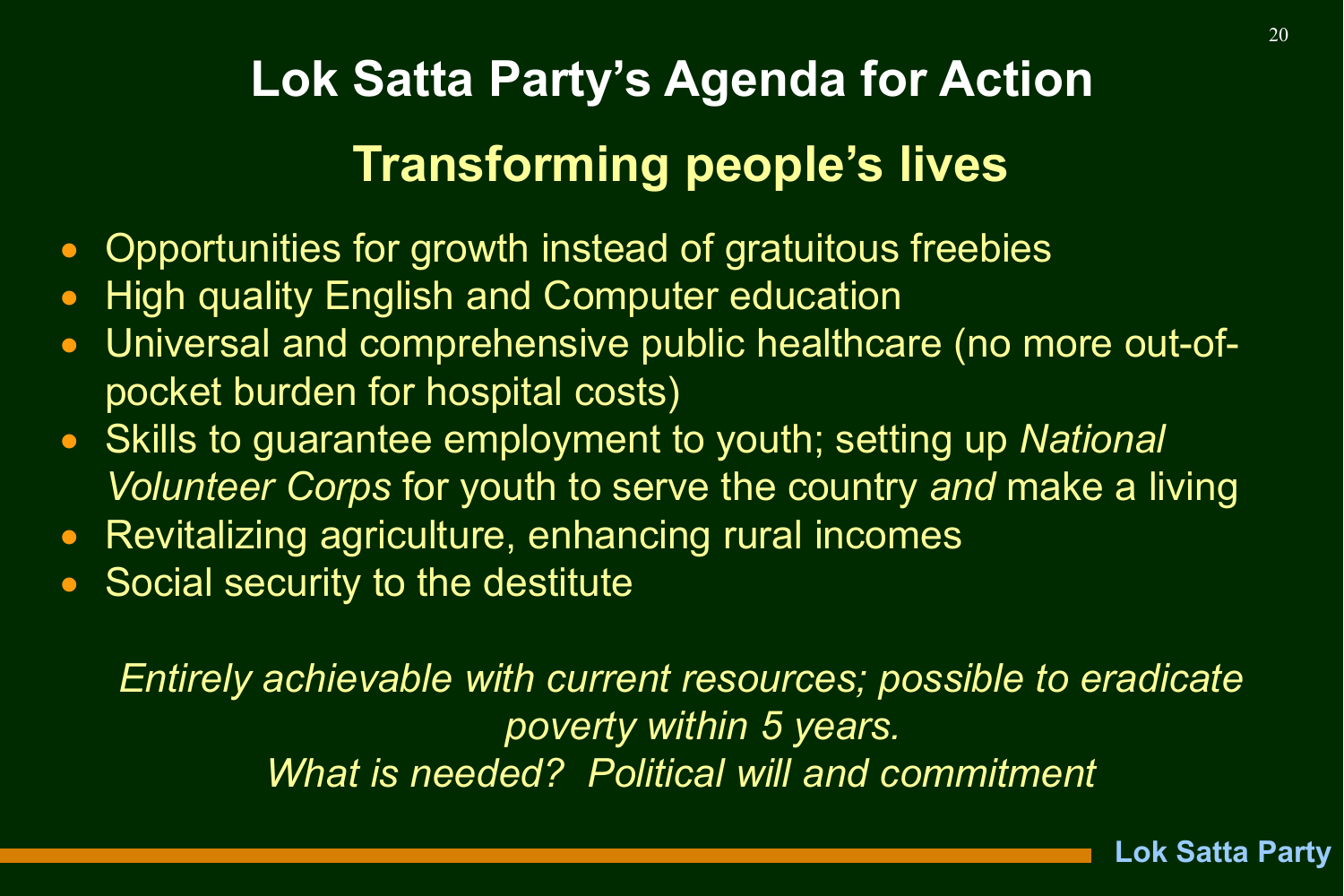# Lok Satta Party's Agenda for Action

### Transforming India's Governance

- Empowered local governments District Governments & City **Governments**
- Accountable, transparent and corruption-free local governments; integration of services, people participation
- Police and Judicial reforms, Anti-corruption mechanisms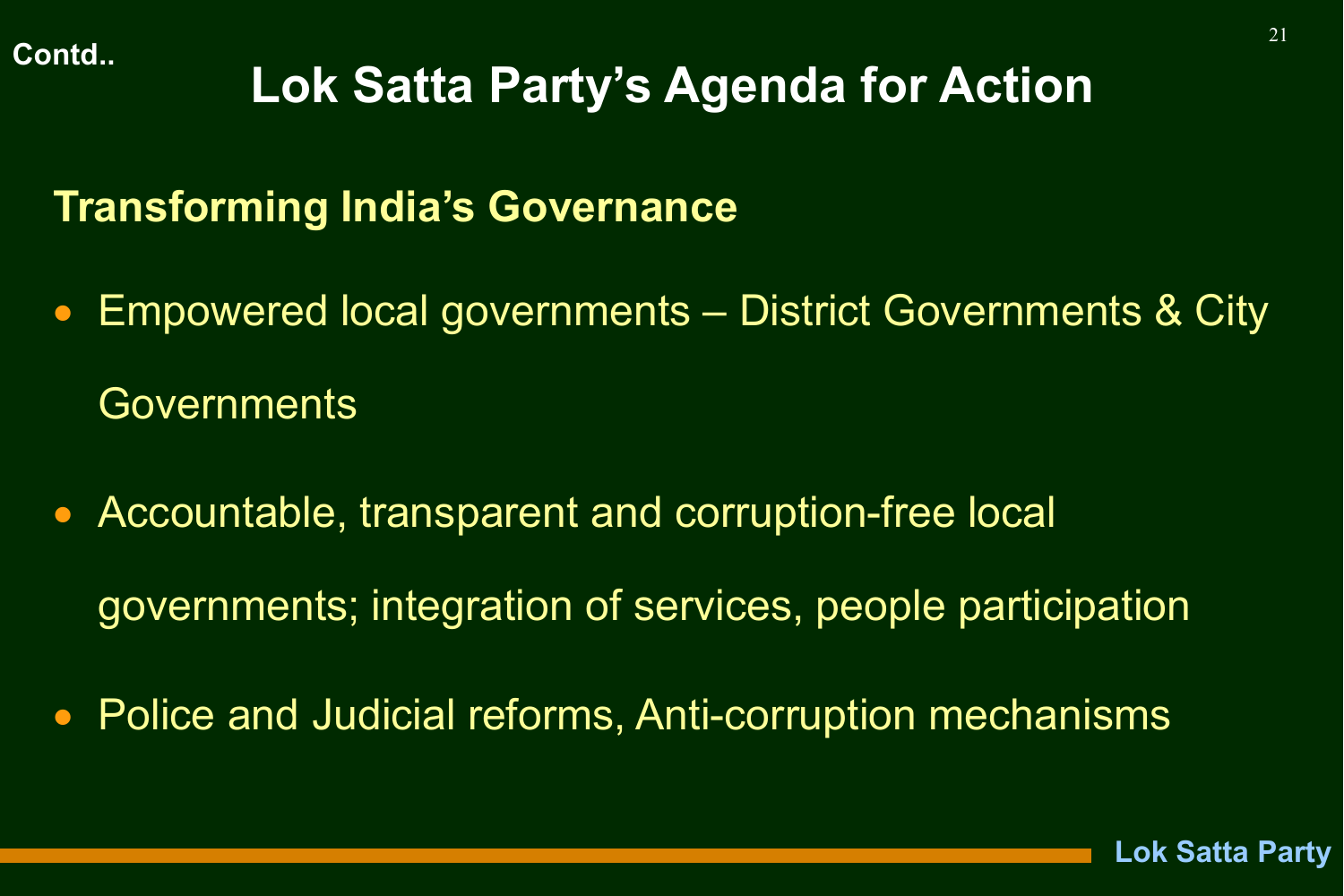| <b>Agenda and approach of</b><br>established political parties                                                                                                           | <b>Lok Satta Party</b>                                                                                                                                                                                   |
|--------------------------------------------------------------------------------------------------------------------------------------------------------------------------|----------------------------------------------------------------------------------------------------------------------------------------------------------------------------------------------------------|
| $\triangleright$ Gratuitous freebies, unviable schemes<br>make citizens utterly dependent on<br>state handouts<br>$\triangleright$ Rapidly deteriorating public finances | $\checkmark$ Genuine empowerment of citizens &<br>opportunities for growth<br>✔ Agenda based on actual village and<br>ward-level issues<br>$\checkmark$ Entirely possible within existing budgets        |
| $\triangleright$ Centralization of power, authority and<br>decision-making<br>> Tremendous inefficiency and corruption                                                   | <del>✓</del> Local issues addressed at local level<br>$\checkmark$ Citizens need not travel beyond their<br>district for quality education,<br>healthcare, urban amenities,<br>employment, justice, etc. |
| $\triangleright$ Lack of deeper governance framework and<br>political philosophy<br>$\triangleright$ "power, at any cost"                                                | ✔ Agenda and approach to harmonize<br>Indian politics                                                                                                                                                    |

22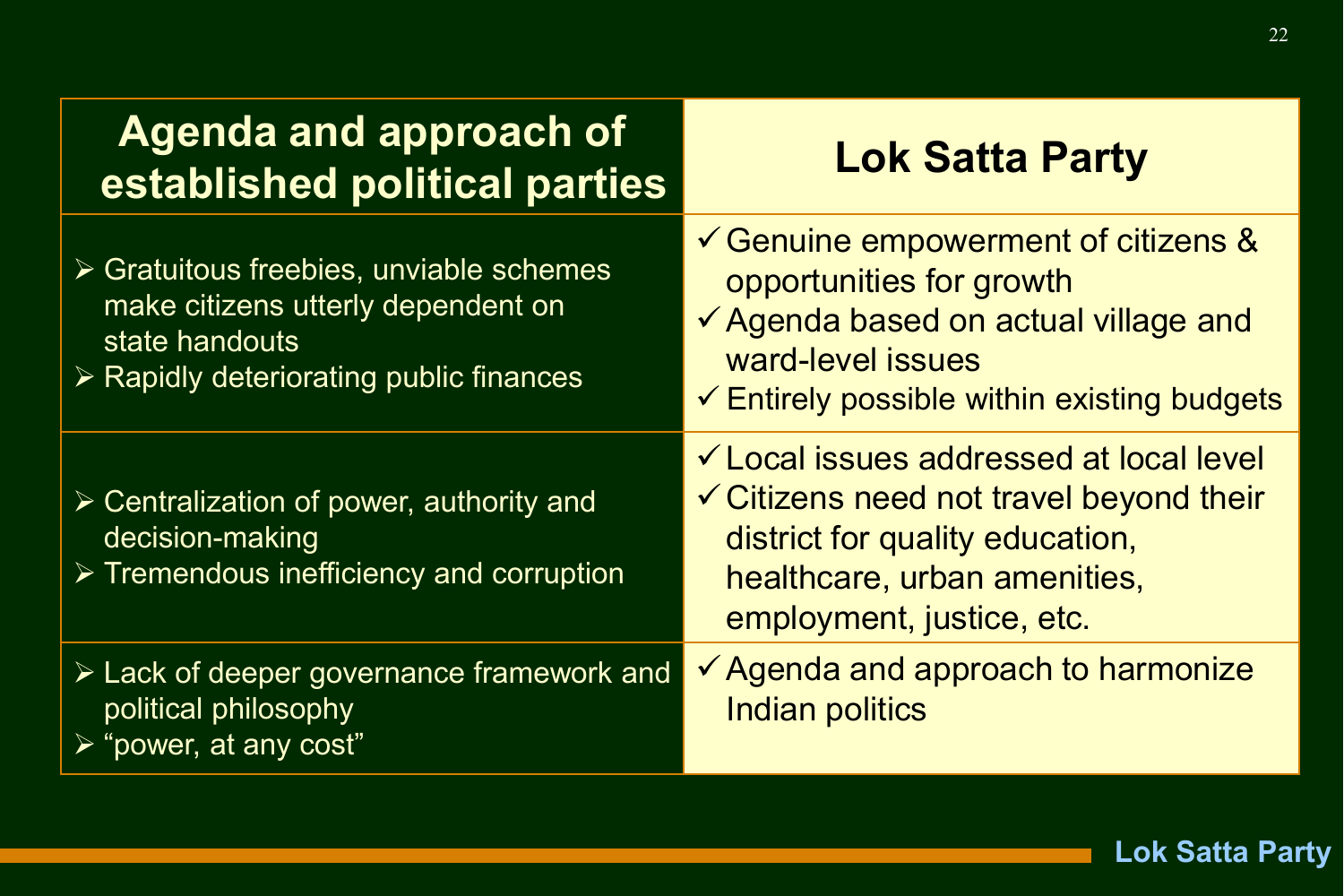# What Next? And the state of  $\frac{23}{2}$

### In Andhra Pradesh:

- Lok Satta Party ready to challenge status quo across entire state (AP as large as Germany!); firm resolve despite massive challenges
- Ethical fight with ethical means and ethical resources
- Middle-class and Youth as the target
- Need to enhance voter enrolment (2.75 lakh new voters enrolled through Post Offices; 2-3 lakh more expected; to be expanded across entire State)
- Aiming to achieve >10% of voteshare in general elections; as many seats as possible
- LSP credibility is very high but conversion to votes a severe challenge
- 'Wasted Vote' challenge; but in a 4-way fight, every vote counts!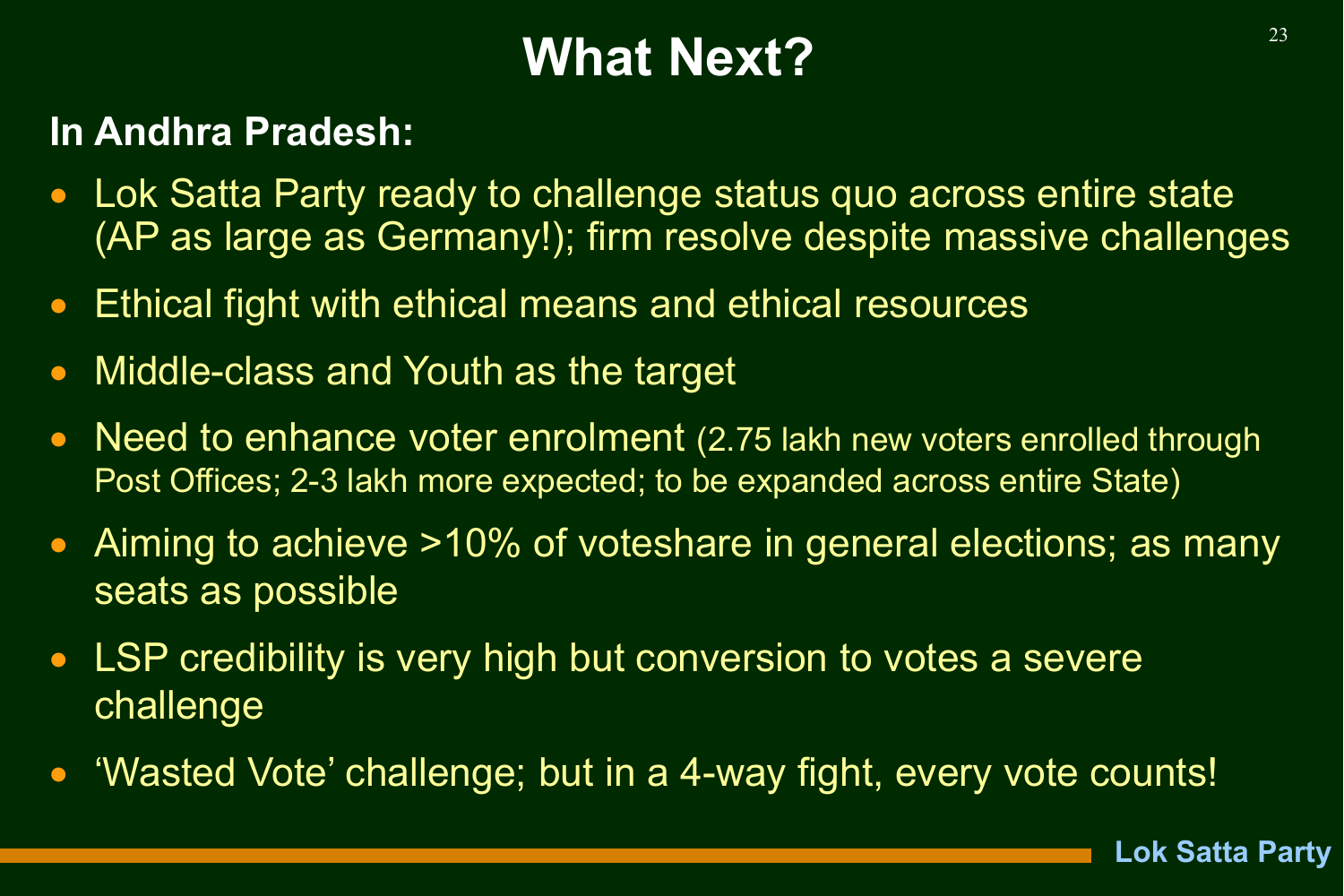## What Next ? (contd.)

#### In Maharashtra:

- Channelize efforts and demand for change post 26/11
- Mumbai is an ideal platform for launching political reforms enlightened citizens, liberal media

### LSP launched in Karnataka; efforts underway in Tamil Nadu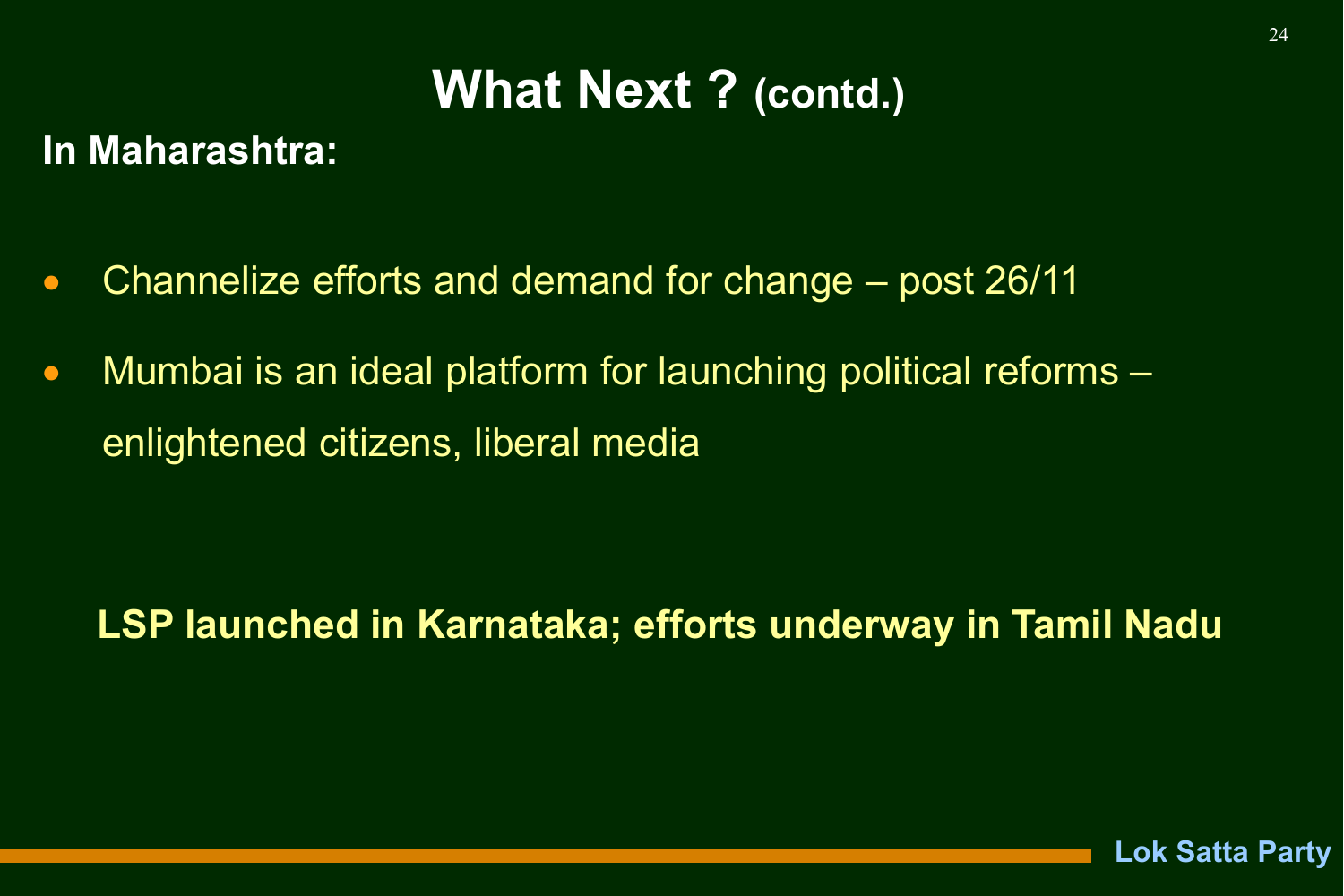## What Next ? (contd.)

- Credible, visible thought leaders and opinion makers to give confidence for change
- Visibly endorse Lok Satta's New Political Culture, be the Brand Ambassador
- Call to initiate similar efforts in all states
- Call to every young person to
	- $\triangleright$  become a voter
	- $\triangleright$  vote for clean politics and honest candidates
	- $\triangleright$  reject money and muscle power, divisive politics
- Be a part of the leadership team, especially in Mumbai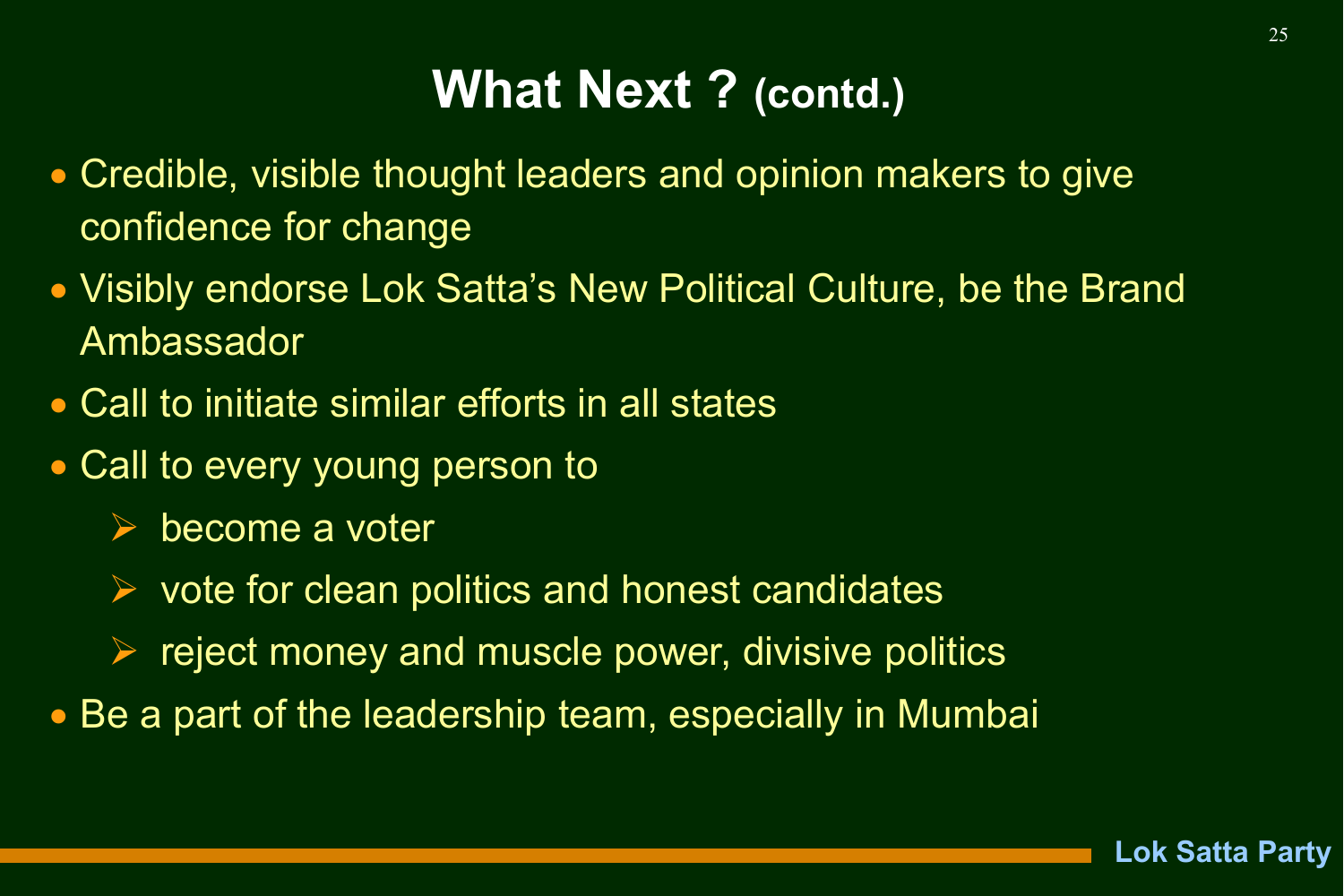## **Change by Default or by Design**

- Change is inevitable when status quo is unsustainable
- But we need 'desirable' change not 'any' change
- If change is by default, it could lead to anarchy, disintegration or authoritarianism by invitation. Eg: 1991 – USSR
- Change by design is necessary and possible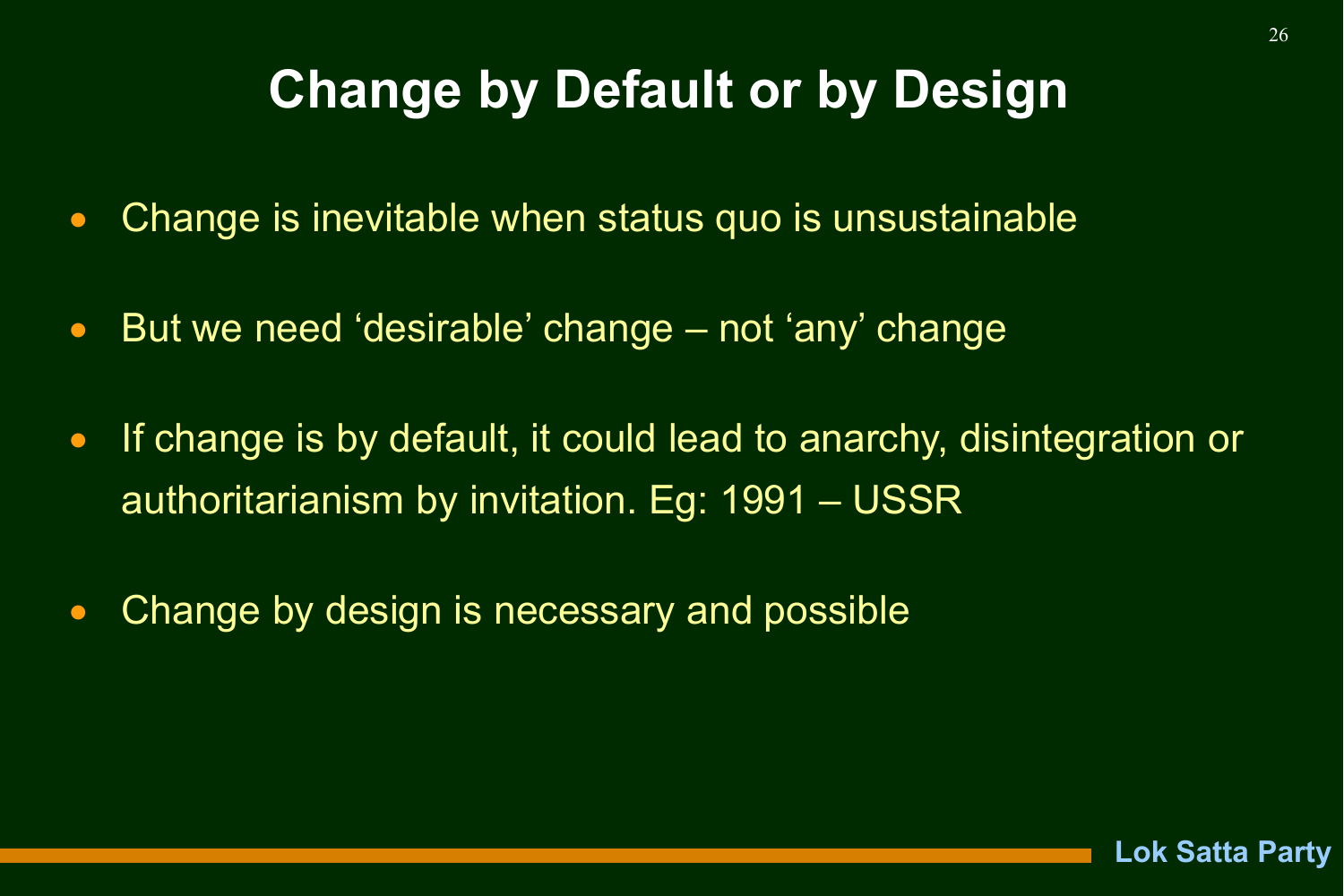# Opportunities for Change

- **Growing young population**
- Thirst for change
- Economic growth and present crisis
- Communications revolution
- Nation has great leaders, opinion makers and changemakers in several fields
- *Convergence of these forces and trends needed*
- *Change by design is within reach; the window opportunity exists; but we need to act quickly*